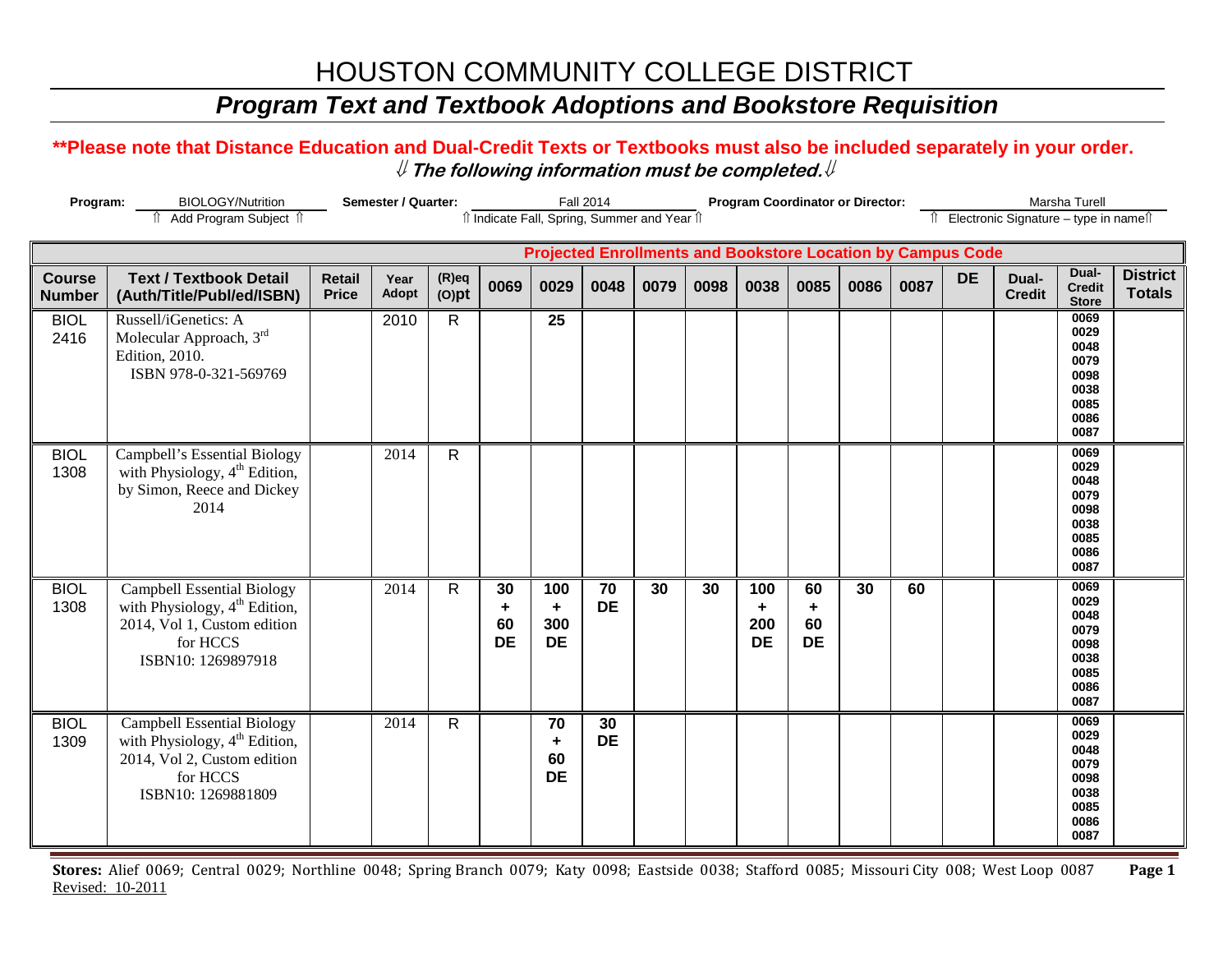### *Program Text and Textbook Adoptions and Bookstore Requisition*

#### **\*\*Please note that Distance Education and Dual-Credit Texts or Textbooks must also be included separately in your order.**  ⇓ **The following information must be completed.**⇓

| Program:                       | <b>BIOLOGY/Nutrition</b><br>î Add Program Subject î                                                                                                                                                          |                               | <b>Semester / Quarter:</b> |                      |                       | îl Indicate Fall, Spring, Summer and Year îl                       | <b>Fall 2014</b>            |                              |      | <b>Program Coordinator or Director:</b> |                             |      |      |           | Îl Electronic Signature - type in nameîl | Marsha Turell                                                        |                                  |
|--------------------------------|--------------------------------------------------------------------------------------------------------------------------------------------------------------------------------------------------------------|-------------------------------|----------------------------|----------------------|-----------------------|--------------------------------------------------------------------|-----------------------------|------------------------------|------|-----------------------------------------|-----------------------------|------|------|-----------|------------------------------------------|----------------------------------------------------------------------|----------------------------------|
|                                |                                                                                                                                                                                                              |                               |                            |                      |                       | <b>Projected Enrollments and Bookstore Location by Campus Code</b> |                             |                              |      |                                         |                             |      |      |           |                                          |                                                                      |                                  |
| <b>Course</b><br><b>Number</b> | <b>Text / Textbook Detail</b><br>(Auth/Title/Publ/ed/ISBN)                                                                                                                                                   | <b>Retail</b><br><b>Price</b> | Year<br><b>Adopt</b>       | $(R)$ eq<br>$(O)$ pt | 0069                  | 0029                                                               | 0048                        | 0079                         | 0098 | 0038                                    | 0085                        | 0086 | 0087 | <b>DE</b> | Dual-<br><b>Credit</b>                   | Dual-<br><b>Credit</b><br><b>Store</b>                               | <b>District</b><br><b>Totals</b> |
| <b>BIOL</b><br>1322            | Turley/Thompson, Nutrition<br>Your Life Science<br>ISBN: 978-1-2-8514558-7                                                                                                                                   |                               | 2013                       | $\mathsf{R}$         | 30<br>90<br><b>DE</b> | 200<br>÷.<br>200<br><b>DE</b>                                      | 200<br>÷<br>90<br><b>DE</b> | 30<br>٠<br>90<br><b>DE</b>   |      | 100<br>٠<br>488<br><b>DE</b>            | 180<br>÷<br>90<br><b>DE</b> | 60   |      |           |                                          | 0069<br>0029<br>0048<br>0079<br>0098<br>0038<br>0085<br>0086<br>0087 |                                  |
| <b>BIOL</b><br>1406            | Campbell/Reece, Biology,<br>10 <sup>th</sup> edition/Pearson. 2014,<br>Vol 1<br>Reece/Urry/Cain/ Campbell<br>Biology, 10th edition<br>Pearson, Vol 1<br><b>Custom Edition for HCCS</b><br>ISBN10: 1269881140 |                               | 2014                       | $\mathsf{R}$         | 150                   | 350<br>÷.<br>50<br><b>DE</b>                                       | 200                         | 175<br>÷<br>150<br><b>DE</b> | 200  | 375<br>٠<br>75<br><b>DE</b>             | 180                         | 100  | 220  |           | 25 @<br>0069                             | 0069<br>0029<br>0048<br>0079<br>0098<br>0038<br>0085<br>0086<br>0087 |                                  |
| <b>BIOL</b><br>1406            | Morris/Hartl/Knoll/Lue<br>1 <sup>st</sup> edition/MacMillan-W.H.<br>Freeman. 2014, Volume I<br>ISBN: 9781464199189                                                                                           |                               |                            | R                    |                       | 50                                                                 |                             | 125                          |      |                                         | 100                         |      |      |           |                                          |                                                                      |                                  |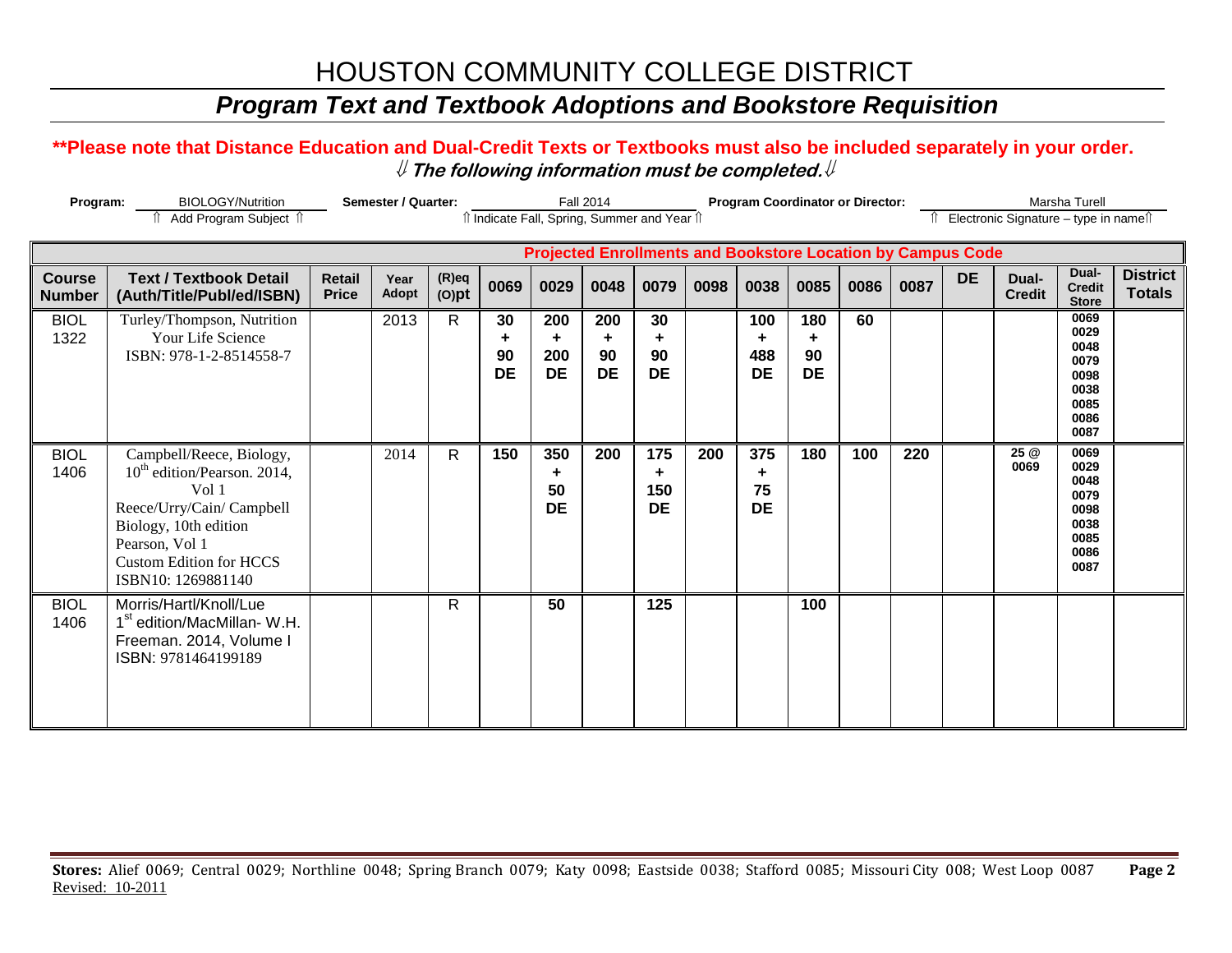## *Program Text and Textbook Adoptions and Bookstore Requisition*

**\*\*Please note that Distance Education and Dual-Credit Texts or Textbooks must also be included separately in your order.** 

| <b>Course</b><br><b>Number</b> | <b>Text / Textbook Detail</b><br>(Auth/Title/Publ/ed/ISBN)                               | Retail<br><b>Price</b> | Year<br>Adopt | (R)eq<br>$(O)$ pt | 0069 | 0029 | 0048 | 0079                         | 0098 | 0038                   | 0085 | 0086 | 0087 | <b>DE</b> | Dual-<br><b>Credit</b> | Dual-<br><b>Credit</b><br><b>Store</b>                               | <b>District</b><br><b>Totals</b> |
|--------------------------------|------------------------------------------------------------------------------------------|------------------------|---------------|-------------------|------|------|------|------------------------------|------|------------------------|------|------|------|-----------|------------------------|----------------------------------------------------------------------|----------------------------------|
| <b>BIOL</b><br>1406            | Biology 1406 Laboratory<br>Manual Blue Door<br>Publishing 2011<br>9781599843148          |                        | 2011          | R                 | 150  |      | 200  | 300<br>٠<br>150<br><b>DE</b> | 200  | 375<br>75<br><b>DE</b> | 300  | 100  | 220  |           | 25 @<br>0069           | 0069<br>0029<br>0048<br>0079<br>0098<br>0038<br>0085<br>0086<br>0087 |                                  |
| <b>BIOL</b><br>1406            | Wagle, Turell//General<br>Biology I Lab manual: A<br>Hands-on<br>Experience//Royal Press |                        | 2010          | R                 |      | 400  |      |                              |      |                        |      |      |      |           |                        | 0069<br>0029<br>0048<br>0079<br>0098<br>0038<br>0085<br>0086<br>0087 |                                  |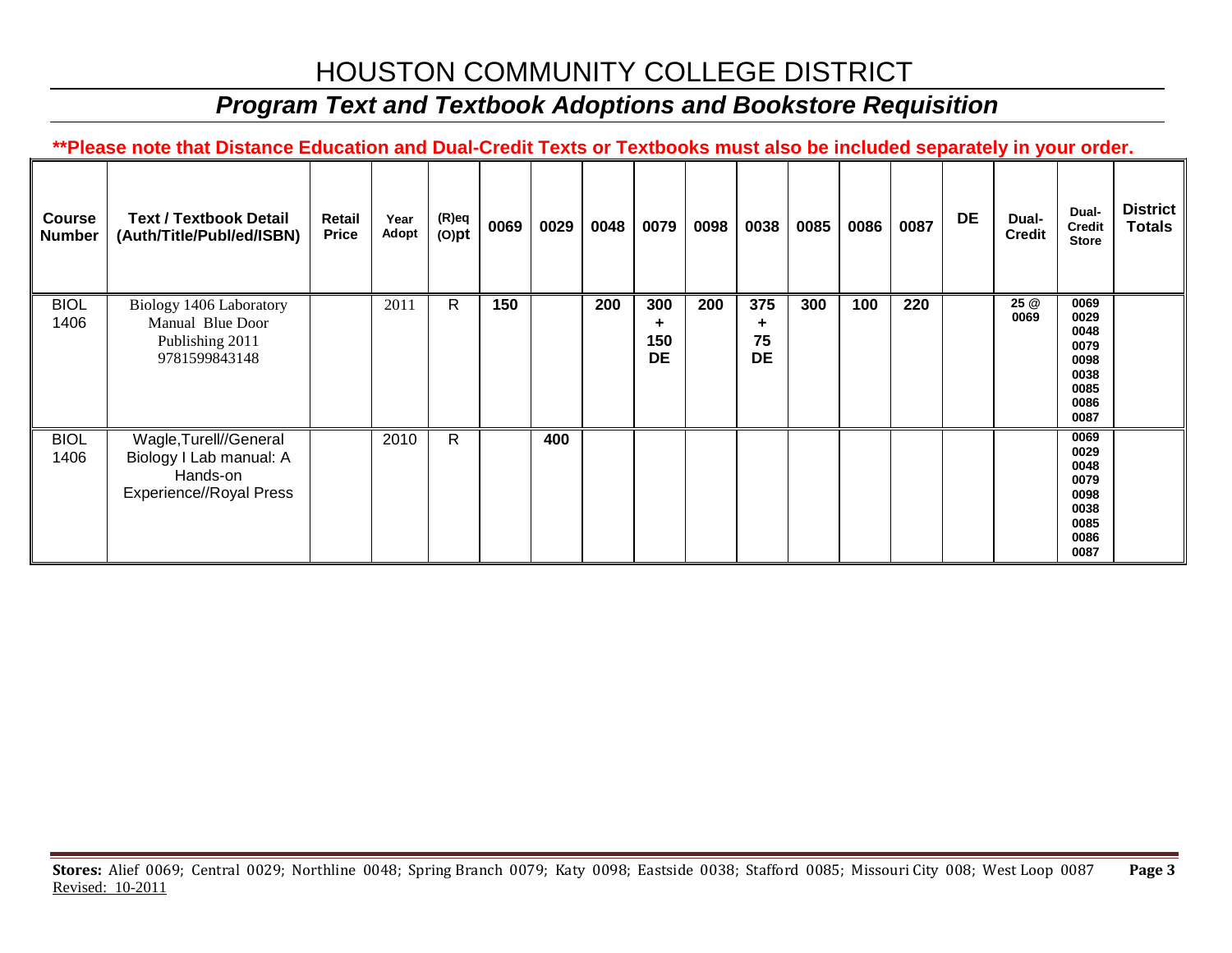### *Program Text and Textbook Adoptions and Bookstore Requisition*

#### **\*\*Please note that Distance Education and Dual-Credit Texts or Textbooks must also be included separately in your order.**  ⇓ **The following information must be completed.**⇓

| Program:                       | <b>BIOLOGY/Nutrition</b>                                                                                                                                                  | Semester / Quarter:                                                                                                                                            |                      |                      | <b>Fall 2014</b> |                |      |                                                | <b>Program Coordinator or Director:</b> |                             |      |      |      | Marsha Turell |                        |                                                                      |                                  |
|--------------------------------|---------------------------------------------------------------------------------------------------------------------------------------------------------------------------|----------------------------------------------------------------------------------------------------------------------------------------------------------------|----------------------|----------------------|------------------|----------------|------|------------------------------------------------|-----------------------------------------|-----------------------------|------|------|------|---------------|------------------------|----------------------------------------------------------------------|----------------------------------|
|                                | n Add Program Subject n                                                                                                                                                   | Îl Electronic Signature - type in nameîl<br>îl Indicate Fall, Spring, Summer and Year îl<br><b>Projected Enrollments and Bookstore Location by Campus Code</b> |                      |                      |                  |                |      |                                                |                                         |                             |      |      |      |               |                        |                                                                      |                                  |
|                                |                                                                                                                                                                           |                                                                                                                                                                |                      |                      |                  |                |      |                                                |                                         |                             |      |      |      |               |                        |                                                                      |                                  |
| <b>Course</b><br><b>Number</b> | <b>Text / Textbook Detail</b><br>(Auth/Title/Publ/ed/ISBN)                                                                                                                | <b>Retail</b><br><b>Price</b>                                                                                                                                  | Year<br><b>Adopt</b> | $(R)$ eq<br>$(O)$ pt | 0069             | 0029           | 0048 | 0079                                           | 0098                                    | 0038                        | 0085 | 0086 | 0087 | <b>DE</b>     | Dual-<br><b>Credit</b> | Dual-<br><b>Credit</b><br><b>Store</b>                               | <b>District</b><br><b>Totals</b> |
| <b>BIOL</b><br>1407            | Campbell/Reece, Biology,<br>10 <sup>th</sup> edition/Pearson, 2014<br>Reece/Urry/Cain/ Campbell<br>Pearson, Vol 2<br><b>Custom Edition for HCCS</b><br>ISBN10: 1269751913 |                                                                                                                                                                | 2011                 | $\mathsf{R}$         | 50               | 120            | 150  | 100<br>$\ddot{\phantom{1}}$<br>50<br><b>DE</b> | 50                                      | 157<br>÷<br>50<br><b>DE</b> | 75   |      | 22   |               |                        | 0069<br>0029<br>0048<br>0079<br>0098<br>0038<br>0085<br>0086<br>0087 |                                  |
| <b>BIOL</b><br>1407            | Biology 1407 Laboratory<br>Manual<br><b>Blue Door Publishing</b><br>2011 9781599843131                                                                                    |                                                                                                                                                                | 2011                 | $\mathsf{R}$         | 50               |                | 150  | 100<br>÷<br>50<br><b>DE</b>                    | $\overline{50}$                         | 157<br>٠<br>50<br><b>DE</b> | 75   |      | 22   |               |                        | 0069<br>0029<br>0048<br>0079<br>0098<br>0038<br>0085<br>0086<br>0087 |                                  |
| <b>BIOL</b><br>1407            | Wagle,Turell//General<br>Biology II Lab Manual: A<br>Hands-on Experience//Royal<br>Press<br>1st Edition, 2009                                                             |                                                                                                                                                                | 2009                 | $\mathsf{R}$         |                  | $\frac{1}{20}$ |      |                                                |                                         |                             |      |      |      |               |                        | 0069<br>0029<br>0048<br>0079<br>0098<br>0038<br>0085<br>0086<br>0087 |                                  |
| <b>Biol</b><br>1406<br>1407    | Morton, Perry//General<br><b>Biology Photo</b><br>Atlas//Wadsworth<br>1996//ISBN 0-534-23556-5                                                                            |                                                                                                                                                                | 1996                 | O                    |                  |                |      |                                                |                                         |                             |      |      |      |               |                        | 0069<br>0029<br>0048<br>0079<br>0098<br>0038<br>0085<br>0086<br>0087 |                                  |

**Stores:** Alief 0069; Central 0029; Northline 0048; Spring Branch 0079; Katy 0098; Eastside 0038; Stafford 0085; Missouri City 008; West Loop 0087 **Page 4** Revised: 10-2011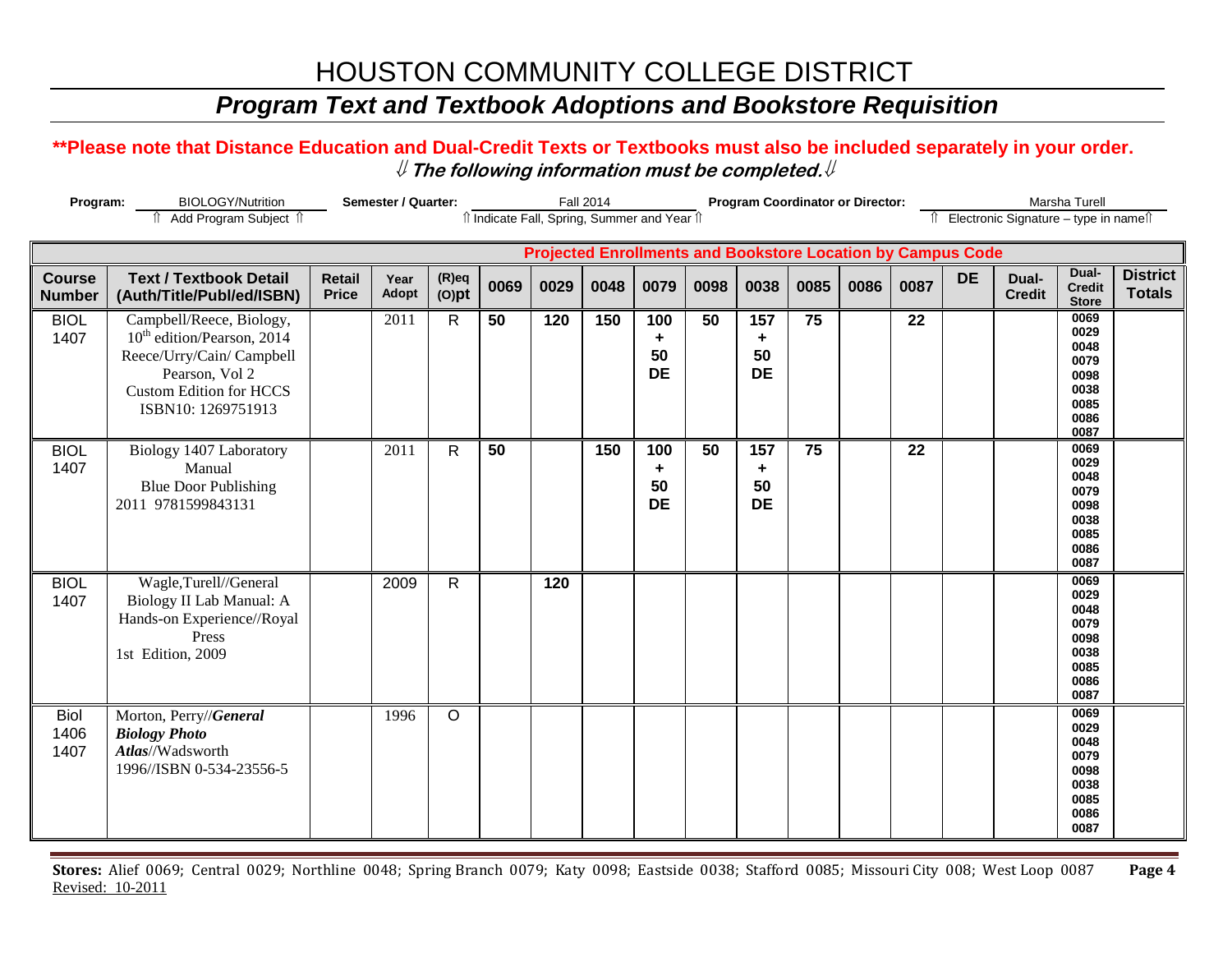### *Program Text and Textbook Adoptions and Bookstore Requisition*

#### **\*\*Please note that Distance Education and Dual-Credit Texts or Textbooks must also be included separately in your order.**  ⇓ **The following information must be completed.**⇓

| Program:                       | <b>BIOLOGY/Nutrition</b><br>î Add Program Subject î                                                                                        |                               | Semester / Quarter: |                      |      |                             | <b>Fall 2014</b> | îl Indicate Fall, Spring, Summer and Year îl |      |                              | <b>Program Coordinator or Director:</b> |      |      |                                                                    | Îl Electronic Signature - type in nameîl | Marsha Turell                                                        |                                  |
|--------------------------------|--------------------------------------------------------------------------------------------------------------------------------------------|-------------------------------|---------------------|----------------------|------|-----------------------------|------------------|----------------------------------------------|------|------------------------------|-----------------------------------------|------|------|--------------------------------------------------------------------|------------------------------------------|----------------------------------------------------------------------|----------------------------------|
|                                |                                                                                                                                            |                               |                     |                      |      |                             |                  |                                              |      |                              |                                         |      |      | <b>Projected Enrollments and Bookstore Location by Campus Code</b> |                                          |                                                                      |                                  |
| <b>Course</b><br><b>Number</b> | <b>Text / Textbook Detail</b><br>(Auth/Title/Publ/ed/ISBN)                                                                                 | <b>Retail</b><br><b>Price</b> | Year<br>Adopt       | $(R)$ eq<br>$(O)$ pt | 0069 | 0029                        | 0048             | 0079                                         | 0098 | 0038                         | 0085                                    | 0086 | 0087 | <b>DE</b><br>0029                                                  | Dual-<br><b>Credit</b>                   | Dual-<br><b>Credit</b><br><b>Store</b>                               | <b>District</b><br><b>Totals</b> |
| <b>BIOL</b><br>2420            | Microbiology with Disease<br>by Taxonomy, Bauman,<br>Pearson Publ, 2014<br>ISBN10: 1269897934                                              |                               | 2011                | $\mathsf{R}$         |      | 175<br>٠<br>25<br><b>DE</b> |                  |                                              |      | 130<br>٠<br>60<br><b>DE</b>  |                                         |      | 65   |                                                                    |                                          | 0069<br>0029<br>0048<br>0079<br>0098<br>0038<br>0085<br>0086<br>0087 |                                  |
| <b>BIOL</b><br>2401            | Saladin<br>Anatomy & Physiology: The<br>Unity of Form and Function,<br>6/e, McGraw-Hill, 2012<br>ISBN: 0073378259                          |                               | 2014                | $\mathsf{R}$         |      |                             |                  |                                              |      |                              | 240                                     | 75   | 132  |                                                                    |                                          | 0069<br>0029<br>0048<br>0079<br>0098<br>0038<br>0085<br>0086<br>0087 |                                  |
| <b>BIOL</b><br>2401            | Fundamentals of Anatomy &<br>Physiology, Martini, Nath,<br>Bartholomew, 10 <sup>th</sup> Ed, 2014,<br>Pearson<br>ISBN10: 1269897926        |                               | 2014                | $\mathsf{R}$         | 125  | 400<br>٠<br>50<br><b>DE</b> | 250              | 250                                          | 75   | 275<br>٠<br>100<br><b>DE</b> |                                         |      | 200  |                                                                    |                                          | 0069<br>0029<br>0048<br>0079<br>0098<br>0038<br>0085<br>0086<br>0087 |                                  |
| <b>BIOL</b><br>2401            | Keating, Wiersema/<br>Anatomy and Physiology 1<br>Lab Manual/ University copy<br>Center, 3 <sup>rd</sup> edition 1997<br>ISBN 089641-198-2 |                               | 2000                | $\mathsf{R}$         | 125  |                             | 250              | 250                                          | 75   |                              |                                         |      |      |                                                                    |                                          | 0069<br>0029<br>0048<br>0079<br>0098<br>0038<br>0085<br>0086<br>0087 |                                  |

**Stores:** Alief 0069; Central 0029; Northline 0048; Spring Branch 0079; Katy 0098; Eastside 0038; Stafford 0085; Missouri City 008; West Loop 0087 **Page 5** Revised: 10-2011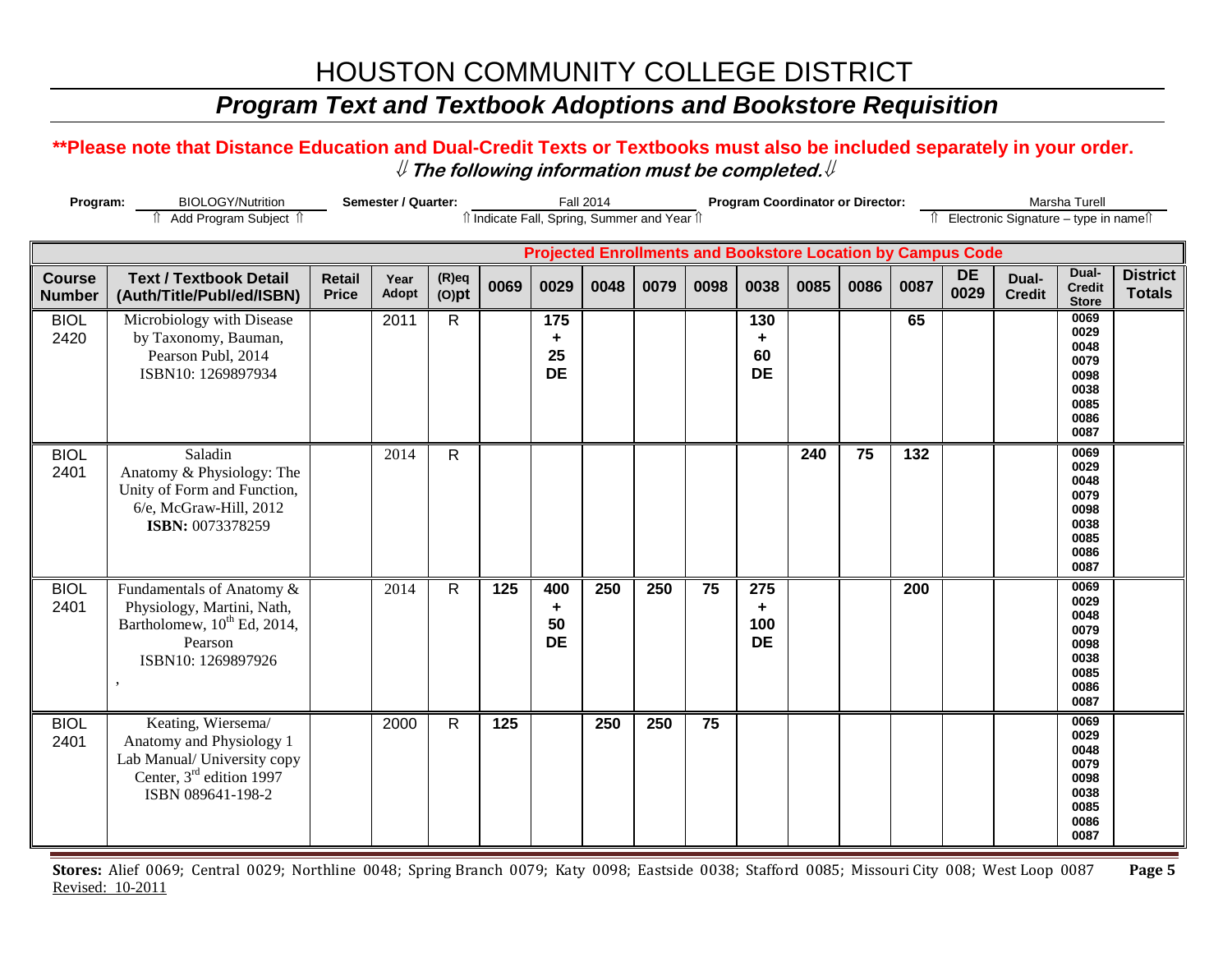### *Program Text and Textbook Adoptions and Bookstore Requisition*

#### **\*\*Please note that Distance Education and Dual-Credit Texts or Textbooks must also be included separately in your order.**  ⇓ **The following information must be completed.**⇓

| Program:                       | <b>BIOLOGY/Nutrition</b><br>Add Program Subject 1                                                                                 |                               | Semester / Quarter: |                      |      |      | <b>Fall 2014</b> | Il Indicate Fall, Spring, Summer and Year Il |      |                             | <b>Program Coordinator or Director:</b> |      |      |                                                                    | Îl Electronic Signature - type in nameîl | Marsha Turell                                                        |                                  |
|--------------------------------|-----------------------------------------------------------------------------------------------------------------------------------|-------------------------------|---------------------|----------------------|------|------|------------------|----------------------------------------------|------|-----------------------------|-----------------------------------------|------|------|--------------------------------------------------------------------|------------------------------------------|----------------------------------------------------------------------|----------------------------------|
|                                |                                                                                                                                   |                               |                     |                      |      |      |                  |                                              |      |                             |                                         |      |      | <b>Projected Enrollments and Bookstore Location by Campus Code</b> |                                          |                                                                      |                                  |
| <b>Course</b><br><b>Number</b> | <b>Text / Textbook Detail</b><br>(Auth/Title/Publ/ed/ISBN)                                                                        | <b>Retail</b><br><b>Price</b> | Year<br>Adopt       | $(R)$ eq<br>$(O)$ pt | 0069 | 0029 | 0048             | 0079                                         | 0098 | 0038                        | 0085                                    | 0086 | 0087 | <b>DE</b><br>0029                                                  | Dual-<br><b>Credit</b>                   | Dual-<br><b>Credit</b><br><b>Store</b>                               | <b>District</b><br><b>Totals</b> |
| <b>Biol</b><br>2401            | Loboffe, Michael J.<br>A<br>Photographic Atlas of<br>Histology<br>$13^{th}$ Ed.<br>Wiley<br><b>ISBN</b>                           |                               |                     | $\circ$              |      |      |                  |                                              |      |                             |                                         |      |      |                                                                    |                                          | 0069<br>0029<br>0048<br>0079<br>0098<br>0038<br>0085<br>0086<br>0087 |                                  |
| <b>Biol</b><br>2401            | Human Anatomy and<br>Physiology 1 BIOL 2401<br>Lab Manual<br>Johnson-Murray and Wagle,<br>$5th$ edition, 2013<br>Royal Publishing |                               |                     | R                    |      | 400  |                  |                                              |      | 350                         |                                         |      | 200  |                                                                    |                                          | 0069<br>0029<br>0048<br>0079<br>0098<br>0038<br>0085<br>0086<br>0087 |                                  |
| <b>Biol</b><br>2402            | Tortora and Derrickson.<br>Principles of Anatomy and<br>Physiology<br>13 <sup>th</sup> edition, Wiley, 2012<br>ISBN 9780470565100 |                               | 2011                |                      | 75   |      |                  | 125                                          | 50   |                             |                                         |      |      |                                                                    |                                          |                                                                      |                                  |
| <b>Biol</b><br>2402            | Martini, Nath/Fundamentals<br>of Anatomy & Physiology,<br>Pearson, 9 <sup>th</sup> Edition<br>ISBN 0-321-70933-0                  |                               | 2011                | $\mathsf{R}$         |      | 100  |                  | 200                                          |      | 210<br>٠<br>40<br><b>DE</b> | 100                                     | 25   | 188  |                                                                    |                                          | 0069<br>0029<br>0048<br>0079<br>0098<br>0038<br>0085<br>0086<br>0087 |                                  |

**Stores:** Alief 0069; Central 0029; Northline 0048; Spring Branch 0079; Katy 0098; Eastside 0038; Stafford 0085; Missouri City 008; West Loop 0087 **Page 6** Revised: 10-2011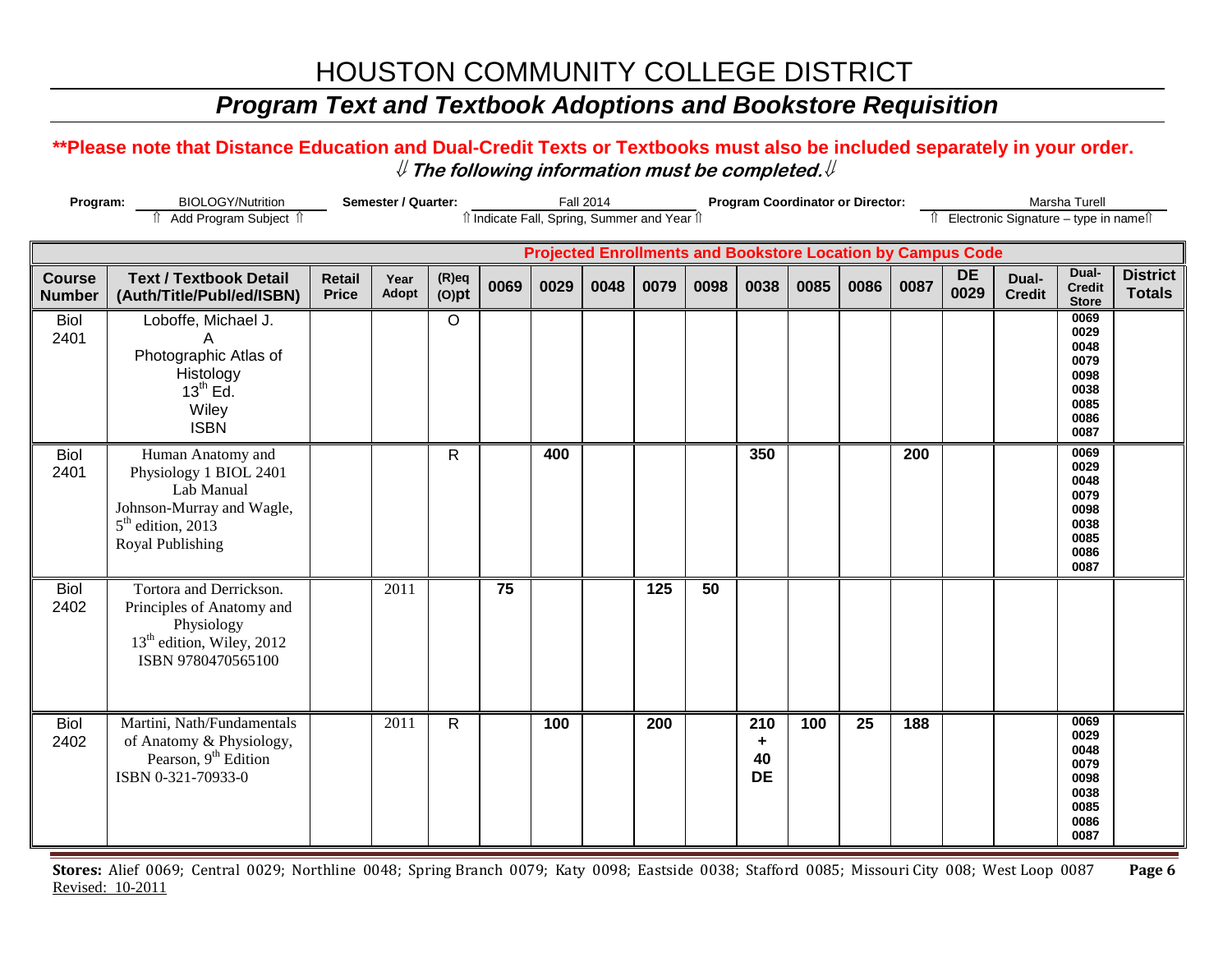## *Program Text and Textbook Adoptions and Bookstore Requisition*

#### **\*\*Please note that Distance Education and Dual-Credit Texts or Textbooks must also be included separately in your order.**

| <b>Biol</b> | Keating, Wiersema,            | 2000 | R | 150 | 325 | 50 |  |  |  | 0069 |  |
|-------------|-------------------------------|------|---|-----|-----|----|--|--|--|------|--|
| 2402        | Anatomy and Phys II           |      |   |     |     |    |  |  |  | 0029 |  |
|             |                               |      |   |     |     |    |  |  |  | 0048 |  |
|             | Laboratory Manual             |      |   |     |     |    |  |  |  | 0079 |  |
|             | 3 rd edition (Pink Paper      |      |   |     |     |    |  |  |  | 0098 |  |
|             | back)                         |      |   |     |     |    |  |  |  | 0038 |  |
|             | <b>University Copy Center</b> |      |   |     |     |    |  |  |  | 0085 |  |
|             |                               |      |   |     |     |    |  |  |  | 0086 |  |
|             | 1997                          |      |   |     |     |    |  |  |  | 0087 |  |
|             |                               |      |   |     |     |    |  |  |  |      |  |

#### ⇓ **The following information must be completed.**⇓

| Program:                       | <b>BIOLOGY/Nutrition</b>                                                                                                                                                           |                        | Semester / Quarter: |                      |      |      | <b>Fall 2014</b> |      |      | <b>Program Coordinator or Director:</b> |      |      |      |                   |                        | Marsha Turell                                                        |                                  |
|--------------------------------|------------------------------------------------------------------------------------------------------------------------------------------------------------------------------------|------------------------|---------------------|----------------------|------|------|------------------|------|------|-----------------------------------------|------|------|------|-------------------|------------------------|----------------------------------------------------------------------|----------------------------------|
|                                | Add Program Subject 1<br>Electronic Signature - type in namell<br>î Indicate Fall, Spring, Summer and Year î<br><b>Projected Enrollments and Bookstore Location by Campus Code</b> |                        |                     |                      |      |      |                  |      |      |                                         |      |      |      |                   |                        |                                                                      |                                  |
|                                |                                                                                                                                                                                    |                        |                     |                      |      |      |                  |      |      |                                         |      |      |      |                   |                        |                                                                      |                                  |
| <b>Course</b><br><b>Number</b> | <b>Text / Textbook Detail</b><br>(Auth/Title/Publ/ed/ISB                                                                                                                           | Retail<br><b>Price</b> | Year<br>Adopt       | $(R)$ eq<br>$(O)$ pt | 0069 | 0029 | 0048             | 0079 | 0098 | 0038                                    | 0085 | 0086 | 0087 | <b>DE</b><br>0029 | Dual-<br><b>Credit</b> | Dual-<br><b>Credit</b><br><b>Store</b>                               | <b>District</b><br><b>Totals</b> |
| Biol<br>2402                   | Human Anatomy and<br>Physiology 1 BIOL 2402<br>lab Manual<br>Johnson-Murray and<br>Wagle, 3rd edition, 2013.<br>Royal Publishing                                                   |                        |                     | R                    |      | 200  | 200              |      |      | 290                                     |      |      | 100  |                   |                        | 0069<br>0029<br>0048<br>0079<br>0098<br>0038<br>0085<br>0086<br>0087 |                                  |
| <b>Biol</b><br>2420            | Talaro/Foundations in<br>Microbiology, $10th$ edition<br>2015.<br>McGraw-Hill<br>ISBN-139781259172182                                                                              |                        | 2014                | R                    | 25   |      | 250              | 250  | 25   |                                         | 100  |      | 66   |                   |                        | 0069<br>0029<br>0048<br>0079<br>0098<br>0038<br>0085<br>0086<br>0087 |                                  |